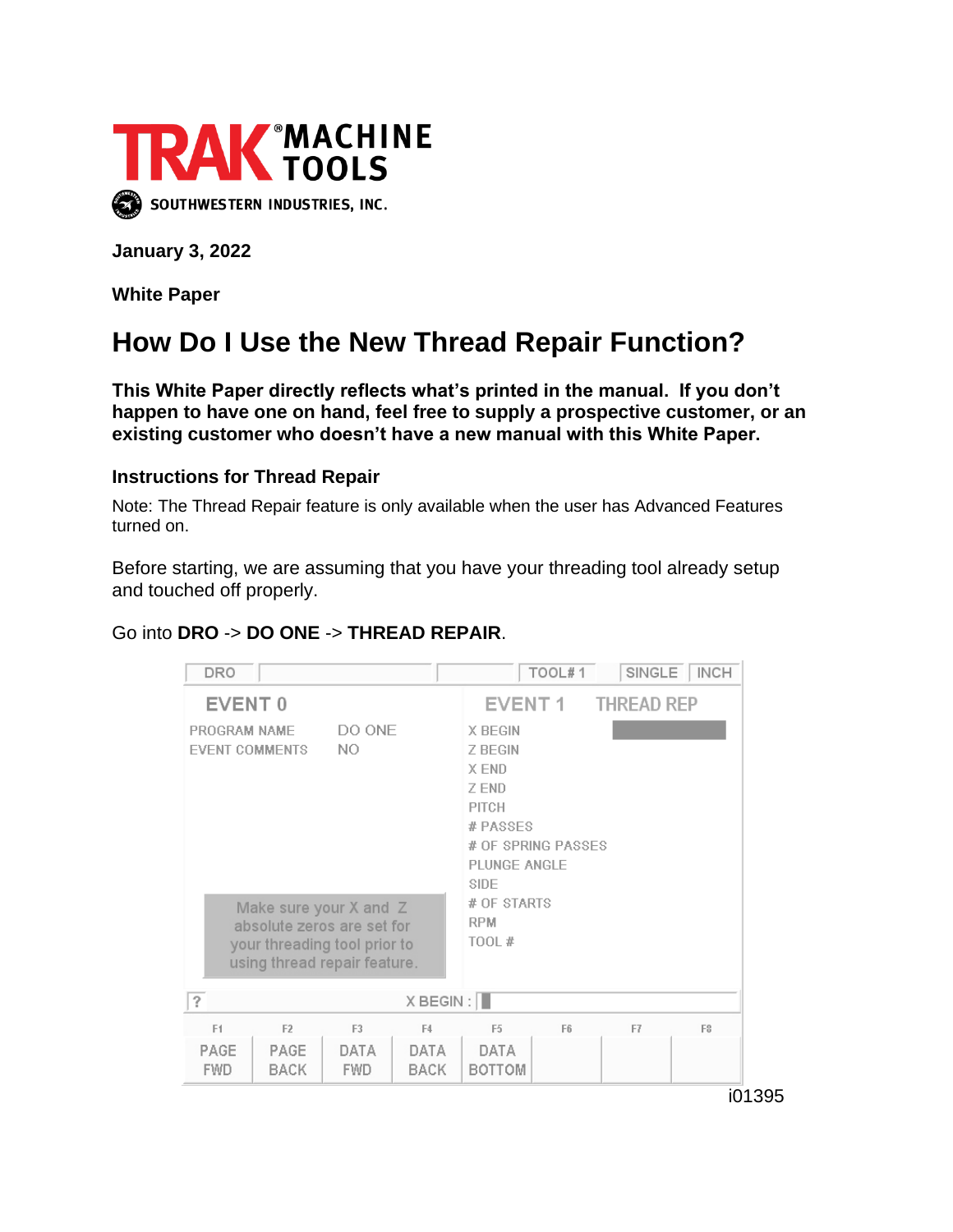The next screen should look familiar - punch in the data as you normally would into a thread event. Please note the following:

- a) You can still choose a standard or custom thread.
- b) The default (and recommended) plunge angle is 0.
- c) Your data in **PROG** mode will remain unaffected.
- d) Once complete, you can press the **BACK** button to come back and edit this screen if you'd like.

The next screen will ask you to turn the spindle on for a few seconds. It is important to take note when turning the spindle off whether or not the spindle backtracks after it comes to a stop. This will unfortunately throw the whole scheme off. If this occurs, just turn the spindle manually in the forward direction for at least one revolution.

After this step, DO NOT MOVE THE SPINDLE until you turn it on to actually run.

Next is the important part. When prompted on the screen, you must try to touch off your tool insert within a known good thread as close as you can (as shown below).



i01396

It is recommended to try standing on a step stool so that you can lean in and look at it directly from above. It also helps to have a flashlight, mirror, or a white piece of paper underneath so that you can better see the amount of gap on either side of your tool.

Note that the Z axis is what you want to try to be as accurate as possible. You do not need to seat the X axis all the way down into the part.

Once you have the tool in a good spot, press the **ABS SET** button to capture the position, back the tool away from your part using the handwheels or jogstick, and then press **NEXT**.